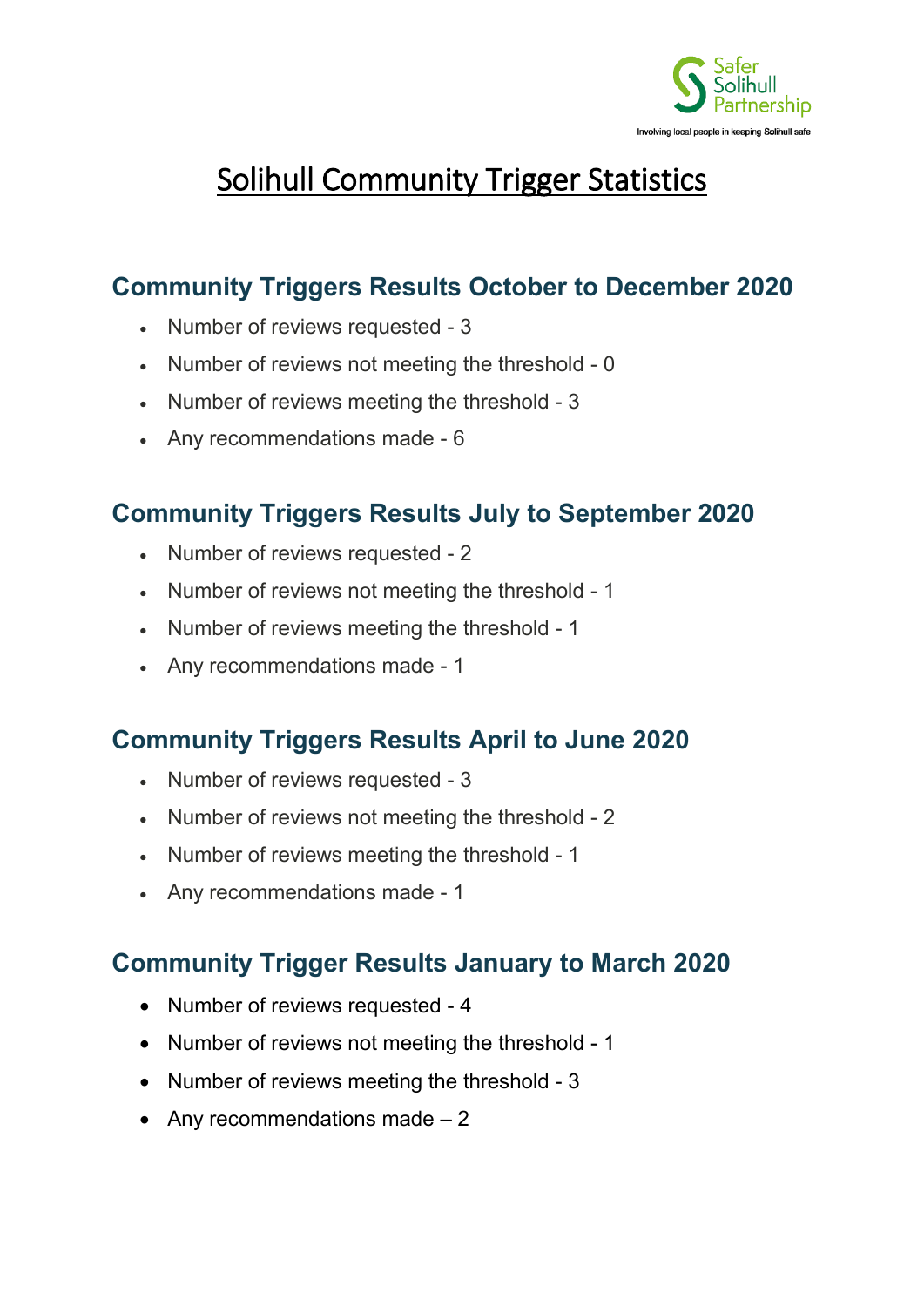

## **Community Trigger results October 2019 – December 2019**

- Number of reviews requested 0
- Number of reviews not meeting the threshold 0
- Number of reviews meeting the threshold 0
- Any recommendations made  $-0$

# **Community Trigger results July 2019 – September 2019**

- Number of reviews requested 0
- Number of reviews not meeting the threshold 0
- Number of reviews meeting the threshold 0
- Any recommendations made  $-0$

#### **Community Trigger results April 2019 – June 2019**

- Number of reviews requested 2
- Number of reviews not meeting the threshold 2
- Number of reviews meeting the threshold 0
- Any recommendations made  $-0$

#### **Community Trigger results January 2019 – March 2019**

- Number of reviews requested 2
- Number of reviews not meeting the threshold 1
- Number of reviews meeting the threshold 1
- Any recommendations made  $-1$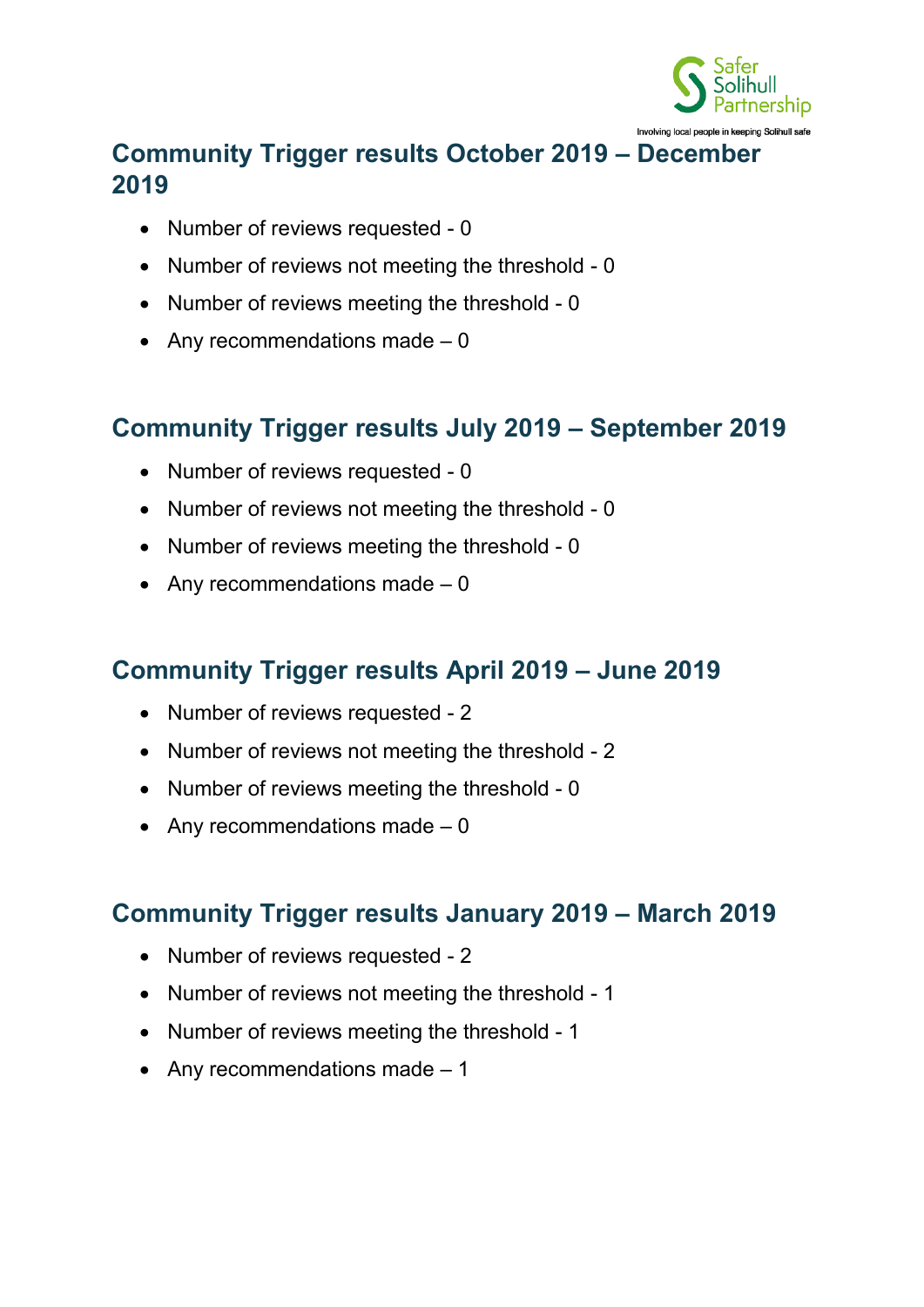

- Number of reviews requested 0
- Number of reviews not meeting the threshold 0
- Number of reviews meeting the threshold 0
- Any recommendations made 0

#### **Community Trigger Results July to September 2018**

- Number of reviews requested 0
- Number of reviews not meeting the threshold 0
- Number of reviews meeting the threshold 0
- Any recommendations made 0

#### **Community Trigger Results April to June 2018**

- Number of reviews requested 1
- Number of reviews not meeting the threshold 1
- Number of reviews meeting the threshold 0
- Any recommendations made 0

- Number of reviews requested 1
- Number of reviews not meeting the threshold 1
- Number of reviews meeting the threshold 0
- Any recommendations made  $-0$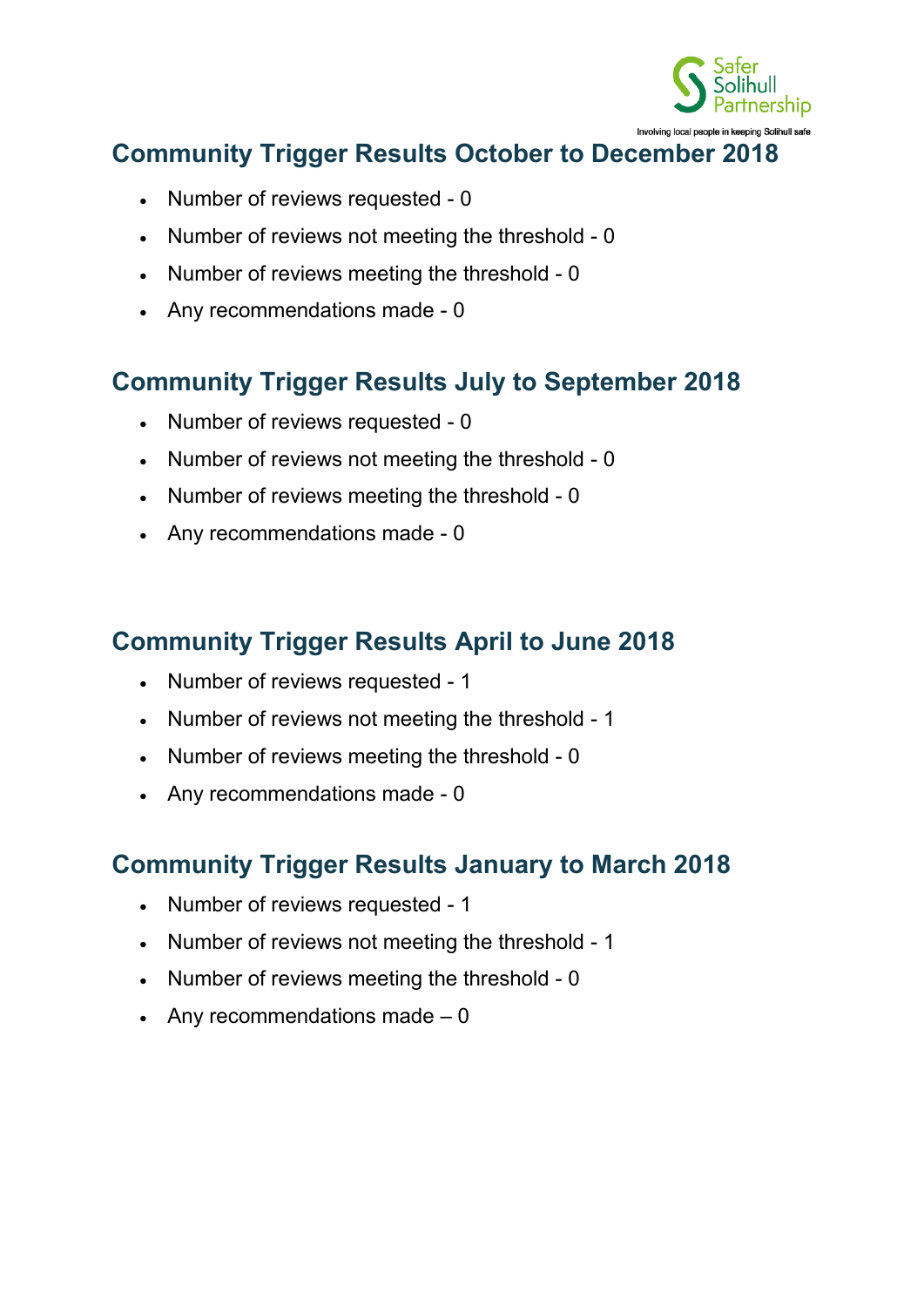

- Number of reviews requested 0
- Number of reviews not meeting the threshold 0
- Number of reviews meeting the threshold 0
- Any recommendations made  $-0$

## **Community Trigger Results July to September 2017**

- Number of reviews requested 1
- Number of reviews not meeting the threshold 1
- Number of reviews meeting the threshold 0
- Any recommendations made  $-0$

## **Community Trigger Results April to June 2017**

- Number of reviews requested 1
- Number of reviews not meeting the threshold 0
- Number of reviews meeting the threshold 1
- Any recommendations made  $-8$

- Number of reviews requested 3
- Number of reviews not meeting the threshold 3
- Number of reviews meeting the threshold  $-0$
- Any recommendations made  $-1$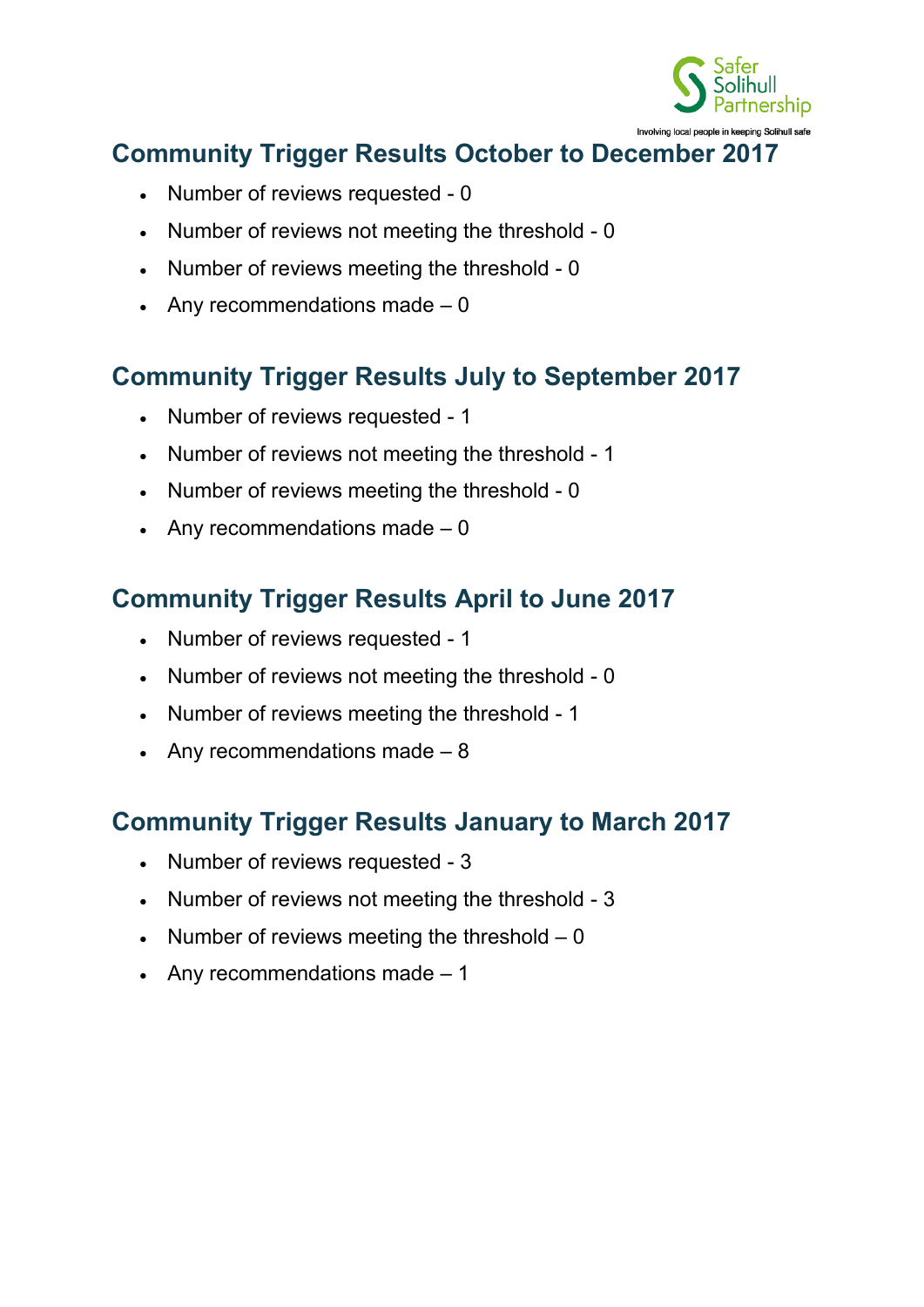

- Number of reviews requested 1
- Number of reviews not meeting the threshold 0
- Number of reviews meeting the threshold 1
- Any recommendations made  $-3$

# **Community Trigger Results July to September 2016**

- Number of reviews requested 1
- Number of reviews not meeting the threshold 0
- Number of reviews meeting the threshold 1
- Any recommendations made 11

# **Community Trigger Results April to June 2016**

- Number of reviews requested 1
- Number of reviews not meeting the threshold 0
- Number of reviews meeting the threshold 1
- Any recommendations made N/A

- Number of reviews requested 2
- Number of reviews not meeting the threshold 0
- Number of reviews meeting the threshold 2
- Any recommendations made  $-15$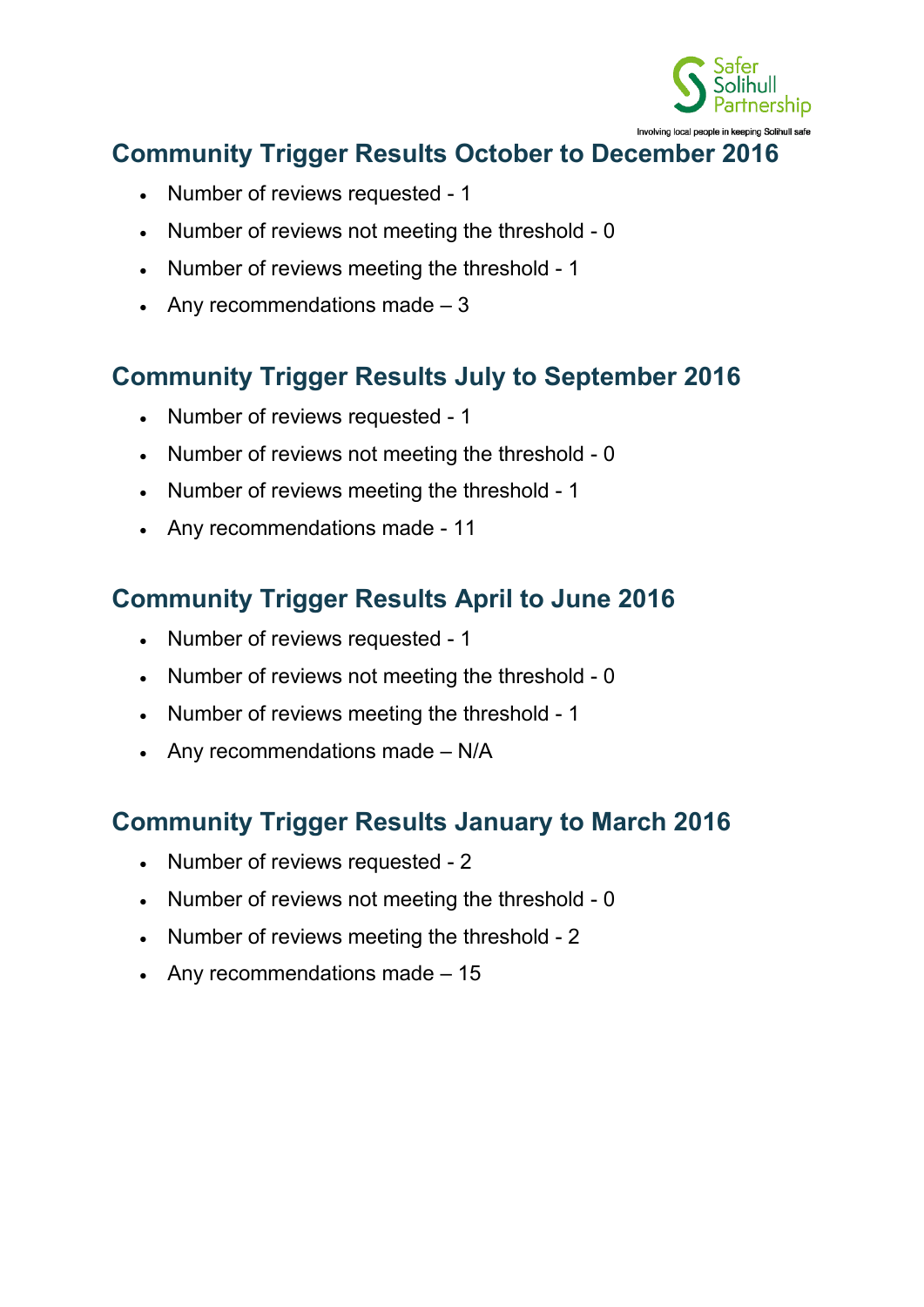

- Number of reviews requested 1
- Number of reviews not meeting the threshold 0
- Number of reviews meeting the threshold 1
- Any recommendations made 3

# **Community Trigger Results July to September 2015**

- Number of reviews requested 2
- Number of reviews not meeting the threshold 1
- Number of reviews meeting the threshold 1
- Any recommendations made 3

# **Community Trigger Results April to June 2015**

- Number of reviews requested 3
- Number of reviews not meeting the threshold 1
- Number of reviews meeting the threshold 2
- Any recommendations made  $-7$

- Number of reviews requested 3
- Number of reviews not meeting the threshold 2
- Number of reviews meeting the threshold 1
- Any recommendations made  $-1$